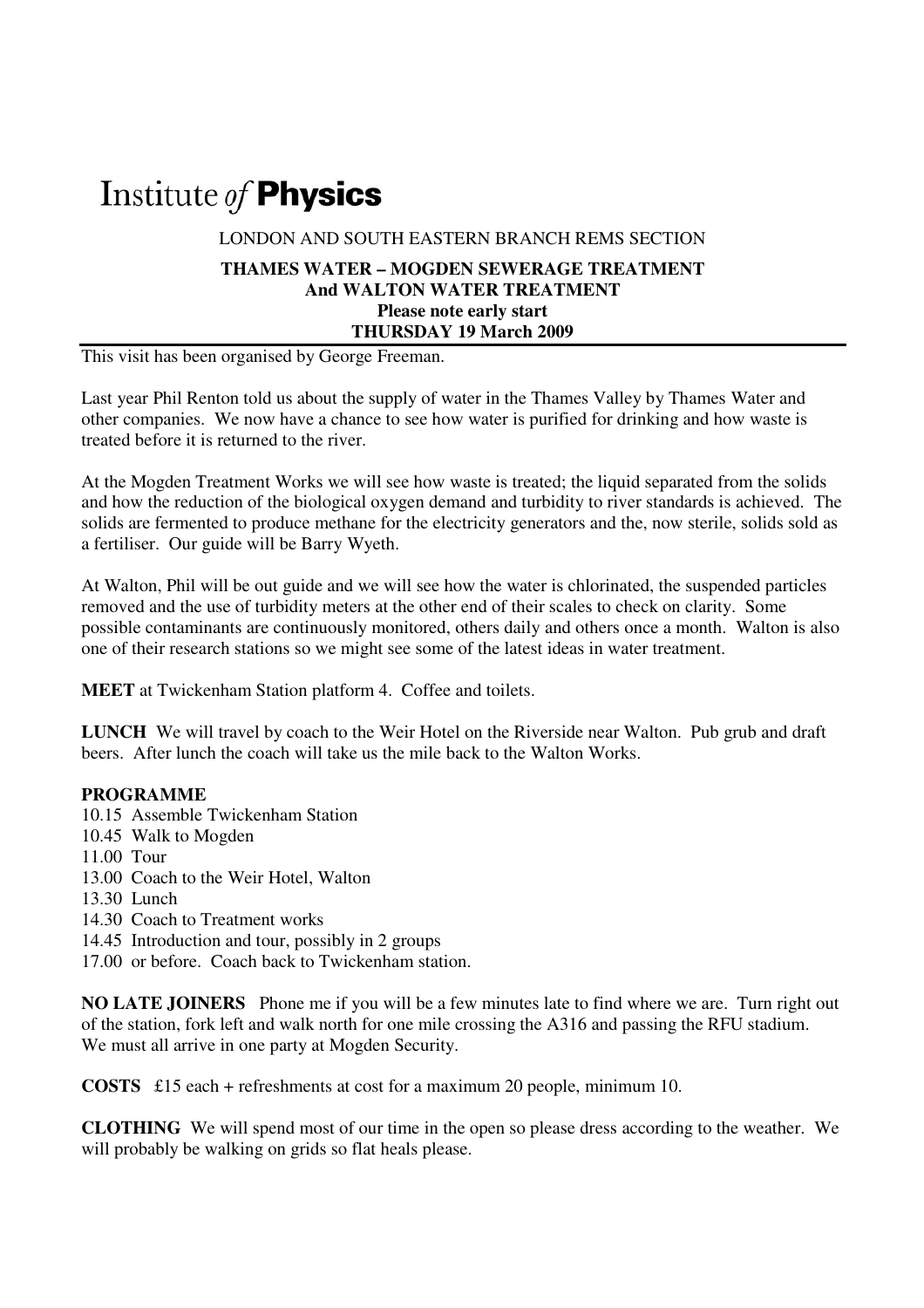#### **CONTACTS**

Before the meeting. Reinalt Vaughan-Williams reinalt@physics.org 020 8946 3399 and 07758 085741 On morning of visit. George Freeman 07941 916 944



**PLEASE READ THE FOLLOWING**. I have to sign a disclamer to this effect. This is for Mogden but the Walton one will be similar.

#### DANGER

This is an operational works where you may see deep tanks or lagoons containing water undergoing treatment, working plant and machinery, high voltage electrical equipment, gas holders containing dangerous gases and mobile plant and vehicles. As with many industrial concerns, dangers can arise for the unwary or those unfamiliar with the plant. To avoid accidents please follow these simple common sense rules.

- 1. DO NOT STRAY keep with your party, follow the paths or roadways and obey the instructions given by your guide.
- 2. DO NOT press any button or operate switches or levers or set in motion or stop any plant or machinery. Some machinery is automatic and may start up without warning.
- 3. DO NOT SMOKE or use matches or lighters on any part of the works.
- 4. BE PARTICULARLY CAREFUL when near open tanks or channels or near sludge which is drying as it often has the appearance of being solid - although it is not.
- 5. LADDERS AND STAIRWAYS especially those outside buildings may be wet and slippery and should be used with caution.
- 6. REMEMBER that vehicles and mobile plant may be using the roadways. Whether walking or driving in the works, observe the Highway Code as you should on the public highway.